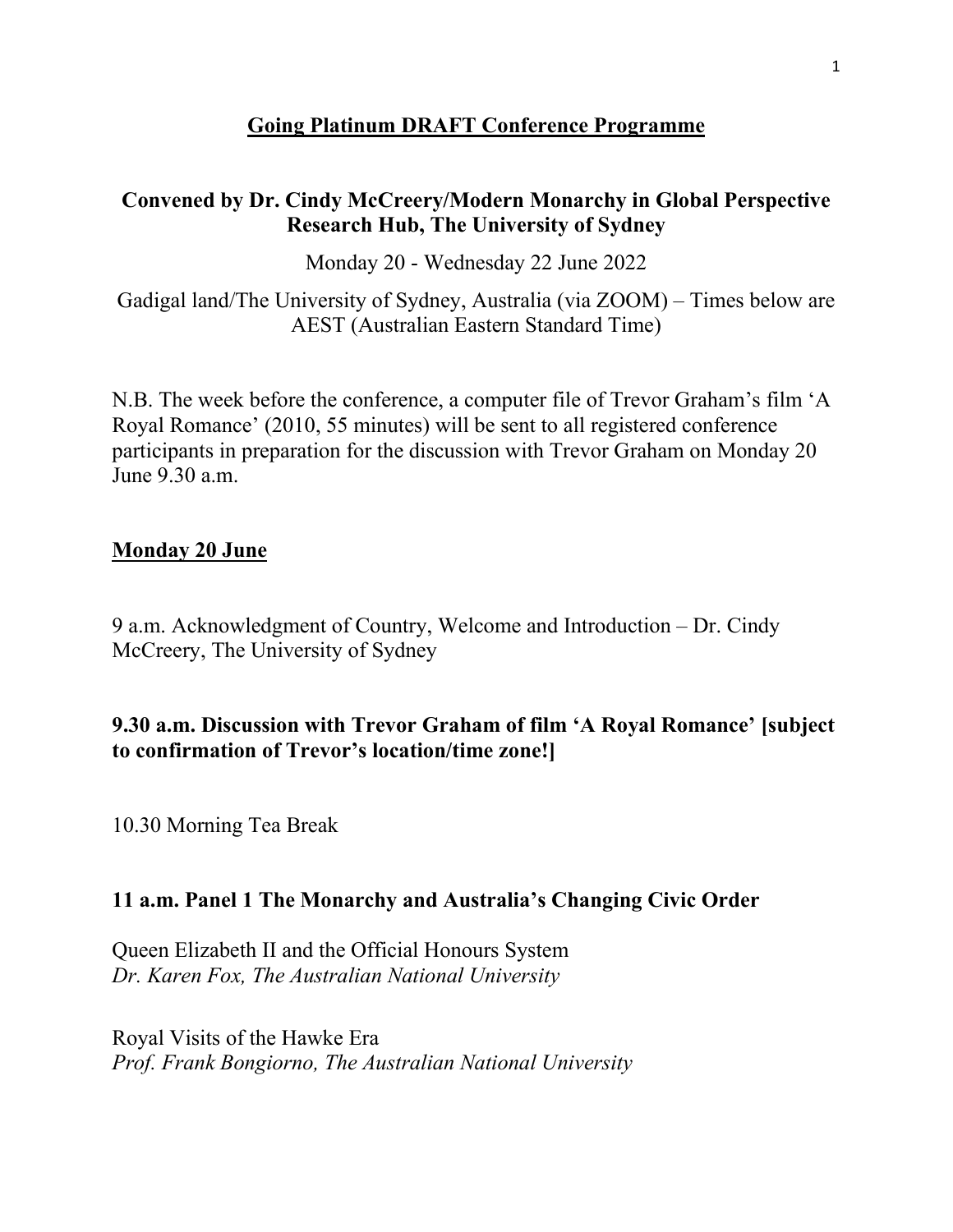'The unpleasant errand': Paul Keating and the Queen at Balmoral, 1993 *Prof. James Curran, The University of Sydney*

12.30 Lunch Break

### **1 p.m. Panel 2 The Queen and Country: Indigenous and rural Australians meet the British monarch**

A uniquely intimate connection? the Queen and Central Australia

*Megg Kelham, Professional historian, Alice Springs*

Remembering Assimilation: Queen Elizabeth II's 1954 visit to Shepparton, Victoria

*Dr. Samuel Furphy, The Australian National University*

2 p.m. Afternoon Tea

#### **2.30 p.m. Panel 3 TBC**

### **4 p.m. Homes Away from Home: the Houses of Windsor**

*Professor Stuart Ward, University of Copenhagen*

5 p.m. Close of Day 1

#### **Tuesday 21 June**

#### **9.30 a.m. Keynote Address 1**

*Professor Jenny Hocking, Monash University and University of Western Sydney*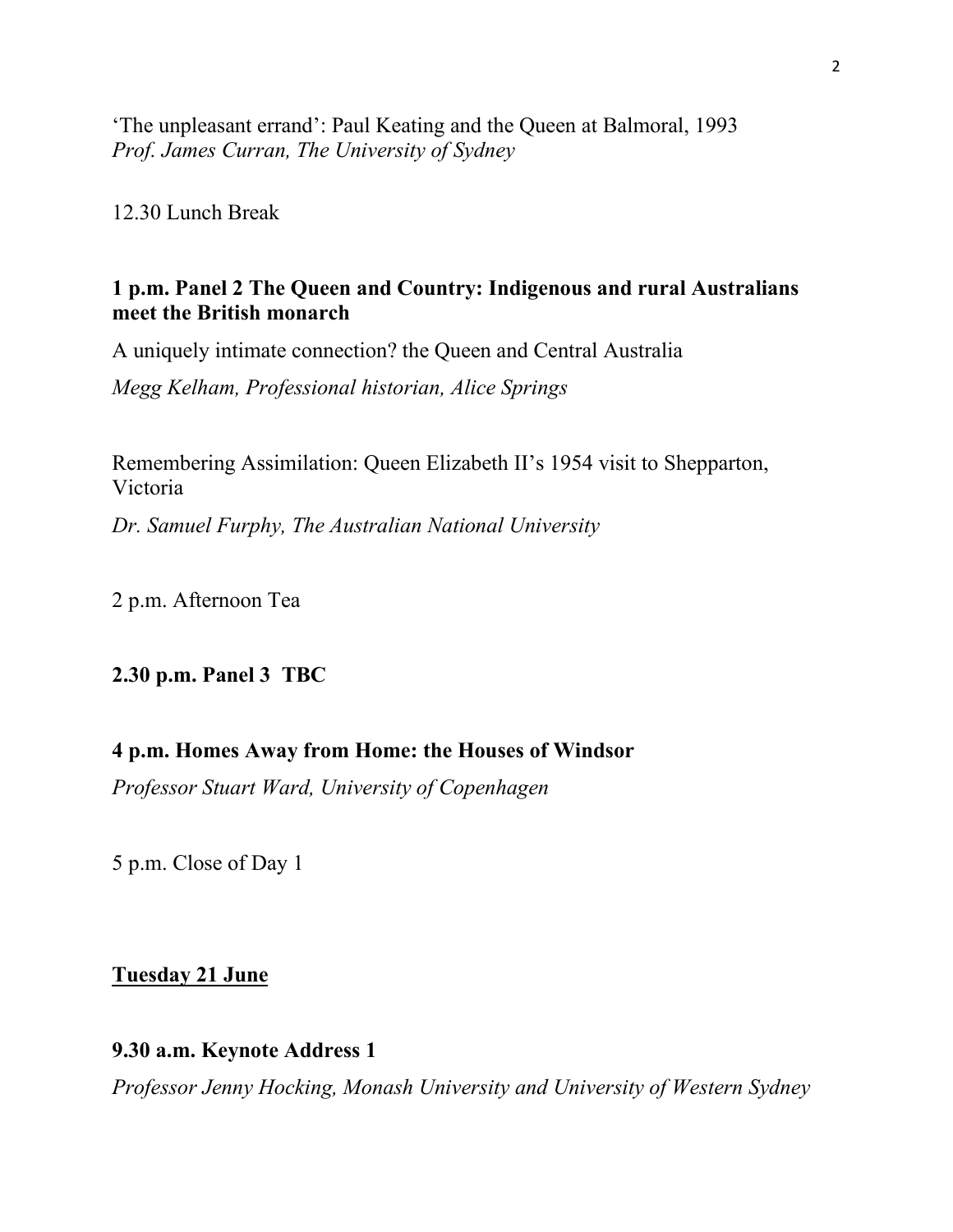**Royal secrets, the dismissal, and historical fictions: How the** *Palace letters* **case ended the Queen's embargo and transformed history**

10.45 a.m. Morning Tea

## **11.15 Panel 4 Australian leaders and Queen Elizabeth II**

Crown and Commonwealth: Robert Randolph Garran and the 1954 Royal Visit

*Colin Milner, The Australian National University*

'The living and lovely centre of our enduring allegiance': Robert Menzies and Queen Elizabeth II as a gendered symbol of imperial unity

*Dr Bethany Phillips-Peddlesden, Research Centre for Deep History/Australian Historical Association*

12.15 Lunch Break

## **12.45 Panel 5 Royal visits, community and memory**

Planning, staging and remembering 'that glorious day': The Queen's visit to Bondi 1954

*Emeritus Professor Donna Lee Brien, Central Queensland University and Australian Catholic University*

The British monarchy, celebrity, and settler colonialism

*Dr. Holly Randell-Moon, Charles Sturt University*

1.45 Afternoon Tea Break

# **2.15 p.m. Keynote Address 2**

*Professor Jane Lydon, University of Western Australia*

## **Popular Royalism, The Republican Debate and Emotional Politics**